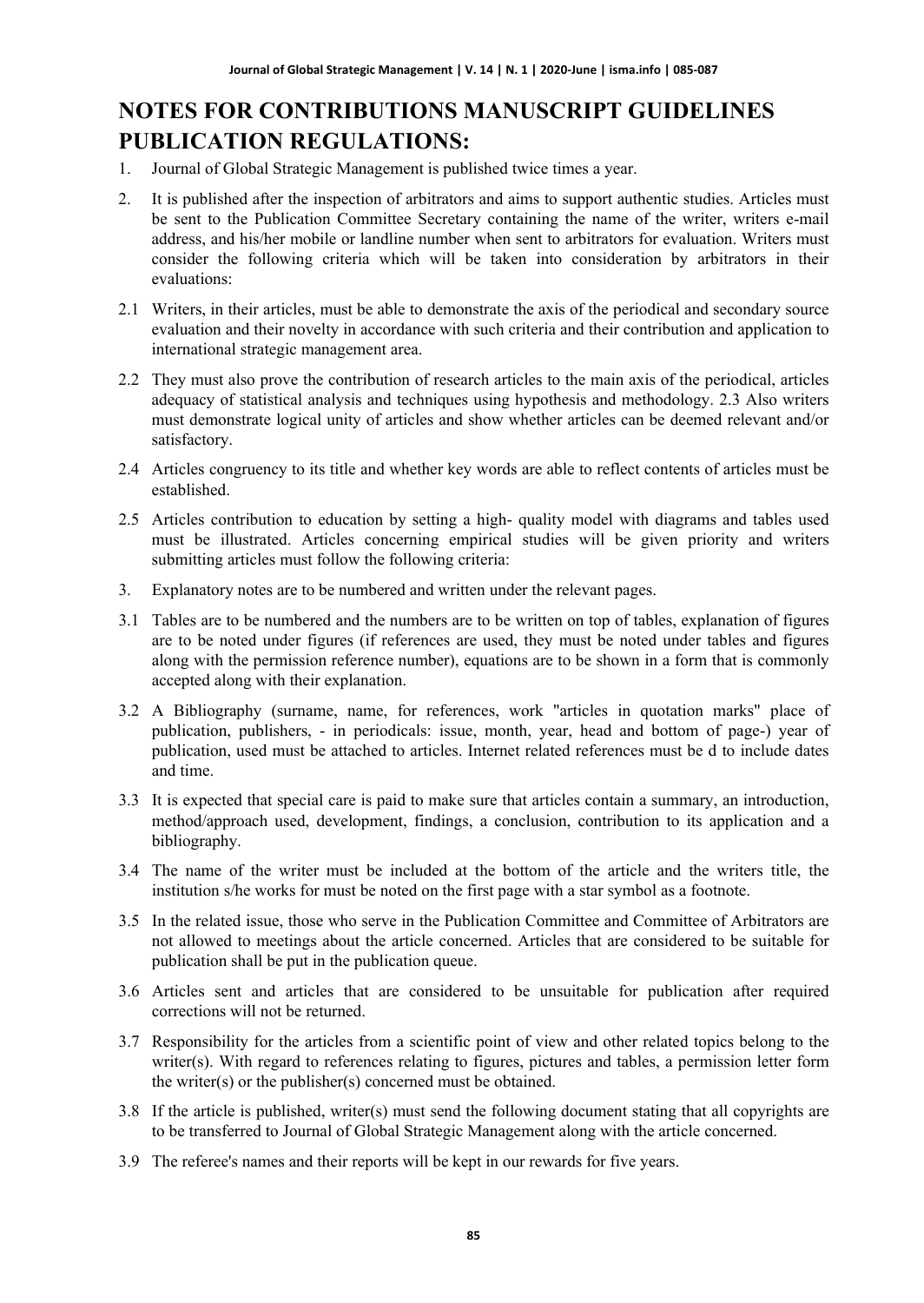#### **Journal of Global Strategic Management | V. 14 | N. 1 | 2020-June | isma.info | 085-087**

3.10 JGSM requires an Open Researcher and Contributor ID(ORCID) for all authors.To create an ORCID,please visit :https://orcid.org/oauth/singin.The author will need a registered ORCID inorder to submit a manuscript or review a prof in this journal.

## **MANUSCRIPT GUIDELINES**

## **Base Font**

The paper should be typed Times New Roman with Point Size 10 and Single-spaced. A space should be between each paragraph.

## **Margins**

Set your margins as follows:

Left Margin:3 cm Right Margin:3 cm

Top Margin:3 cm Bottom Margin:2,50 cm

## **Title**

The title should be in all capital letters, boldface, "SIZE 20" and centered at the top of the first page. The author(s) and affiliations(s) must be right-justified , bold face, "SIZE 14" and single-spaced, beginning on the second line below the title. Do not use titles such as Dr. or Assistant Professor. etc.

#### **Abstract**

On the second line following the author(s) and affiliation(s), the word abstract must be left-justified and typed in all capital letters boldface with the "SIZE 14". The text of the abstract should be italicized and not more than 500 words and 3-5 keywords must be included.

## **ABSTRACT**

The main object of this paper

## **Body**

The body of the paper following the abstract should be single-space, and both left and right justified. Microsoft Word calls this "Justify".

First-level headings must be left-justified, boldface and in all capital letters with the "SIZE14" (Following the abstract, include a first level heading before the first paragraph of the body of the paper to clearly separate the two).

# **INTRODUCTION**

Second -level headings should be flush with the left margin, bold face, "SIZE 14" and in upper and lower case letters (NOT all caps).

## **Strategic Decision Making**

## **Exhibits And Appendices**

Exhibits may be included with each one appearing on a separate page. Exhibits should be typed as close as possible to the location they are cited. Headings should be centered, boldface, and capitalized above the exhibit. The size of the heading for each exhibit should be "SIZE 12".

## **EXIHIBIT 1**

Appendices should immediately follow the body of the paper and precede the references. The word appendix must be left-justified above the appendix, in "SIZE 14", bold and caps.